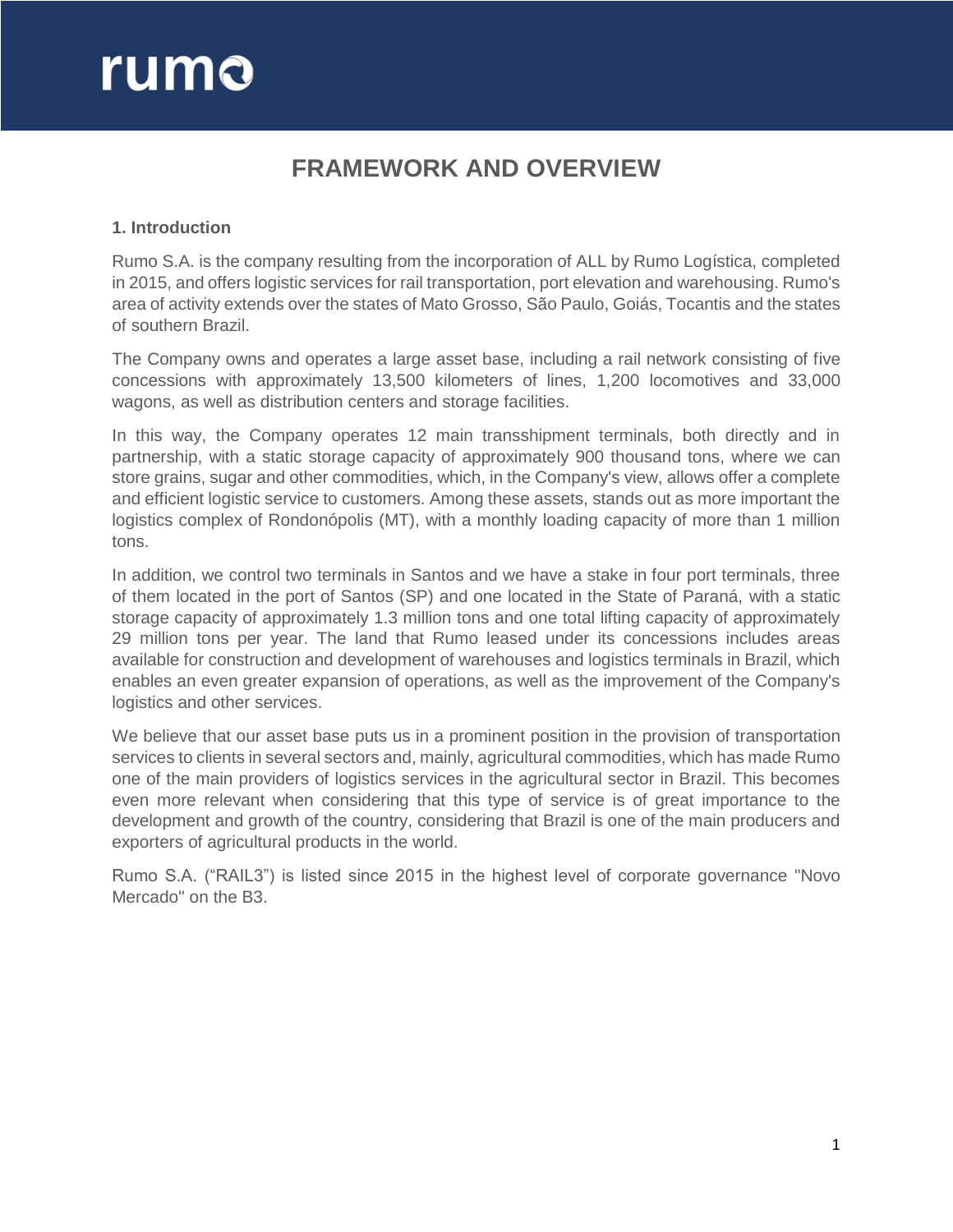

Rumo is fully committed to sustainable development, and in contributing to the transition to a low carbon economy. Rumo strives for continuous reductions of CO2 emissions. Thanks to its railroad concessions, that connect Brazil's traditional agricultural and industrial production hubs to its main ports, Rumo reduces significantly the amount of trucks on the road, saving a meaningful amount of CO2: for example, 357 bitrem trucks would be needed to carry the same volume as 100 wagons.

Transportation accounts for a significant amount of CO2 emissions. In Brazil where trucks account for more than 60% of the transportation matrix, increasing railway capacity is an important component in building sustainable development.

In the last 3 years Rumo has renewed a significant part of its fleet of locomotives and railcars seeking to further increase its energy efficiency. Rumo is also very sensitive to the energy efficiency aspect of its various storage facilities, warehouses and other logistics terminals.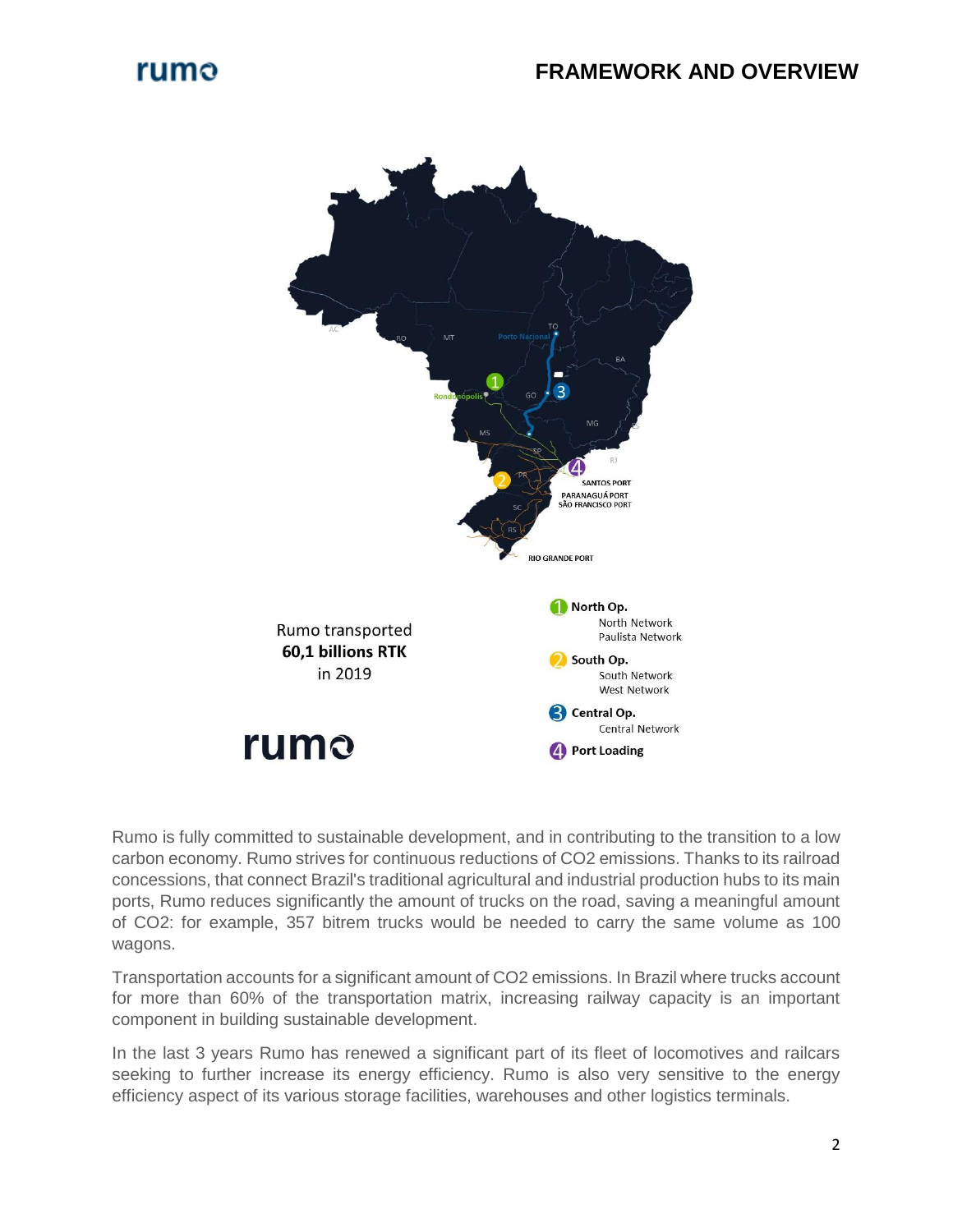

## **FRAMEWORK AND OVERVIEW**

Fuel consumption by liters consumed when transporting 1,000 gross tons for kilometer (liter by 1,000 GTK) has presented meaningful improvements: in 2019, despite the increase in transported volume, consumption per GTK is expected to decline 6.9% YoY, on top of a 7.1% reduction in 2018 versus 2017. As a result of that, Rumo's scope 1 emissions in 2018 were 8% lower than in 2017, at 17.1gCO2/TKU – level which already comply with IEA's 2-degree scenario target for 2030 (21g).

Rumo's commitment is to apply the proceeds of this Green Bond in projects that will direct contribute to reduce GHG emissions by 10%/TKU in the next 10 years.

In doing so Rumo is contributing to United Nations – Sustainable Development Goals: 12 Responsible consumption and production, 13 Climate action, 14 Life below water and 15 Life on land. As mentioned in Rumo's sustainability report.

Our sustainability strategy can be summarized in 2 main pillars:

(i) Reduce carbon emissions from its operations through new, more efficient locomotives and rail cars, improvements in the railway infrastructure and technology to help reduce fuel consumption.

Railway improvements can be improvements from the raw material used to build and renovate the tracks to technology used to control locomotives.

(ii) Improve the quality of raw materials, providing greater durability and less maintenance. E.g.: replacing wood ties (which lasts for 6 years) per concrete or steel ties (which lasts for 30 years).

Improve the quality of raw material is aligned to UN SDG 12 – Responsible consumption and production and brings direct positive impact in safety and reliability of operations.

## **Environmental Objectives and Rationale for Rumo's Green Bond Issuance**

Rumo's Green Bond issuances aim to finance the implementation of its sustainability strategy, as detailed above, with the specific goals of:

- (i) Reduce energy consumption per TKU transported in Rumo's network
- (ii) Reduce GHG emissions of its operations through modernization of its operating fleet and renovation of infrastructure
- (iii) Reduce raw material consumption through the replacement of materials currently used for more durable ones (wood for steel/concrete, for instance)

The Green Projects must meet one or more of the following activity criteria, in line with ICMA's Green Project categories:

Clean transportation, Pollution prevention and control and Climate change adoption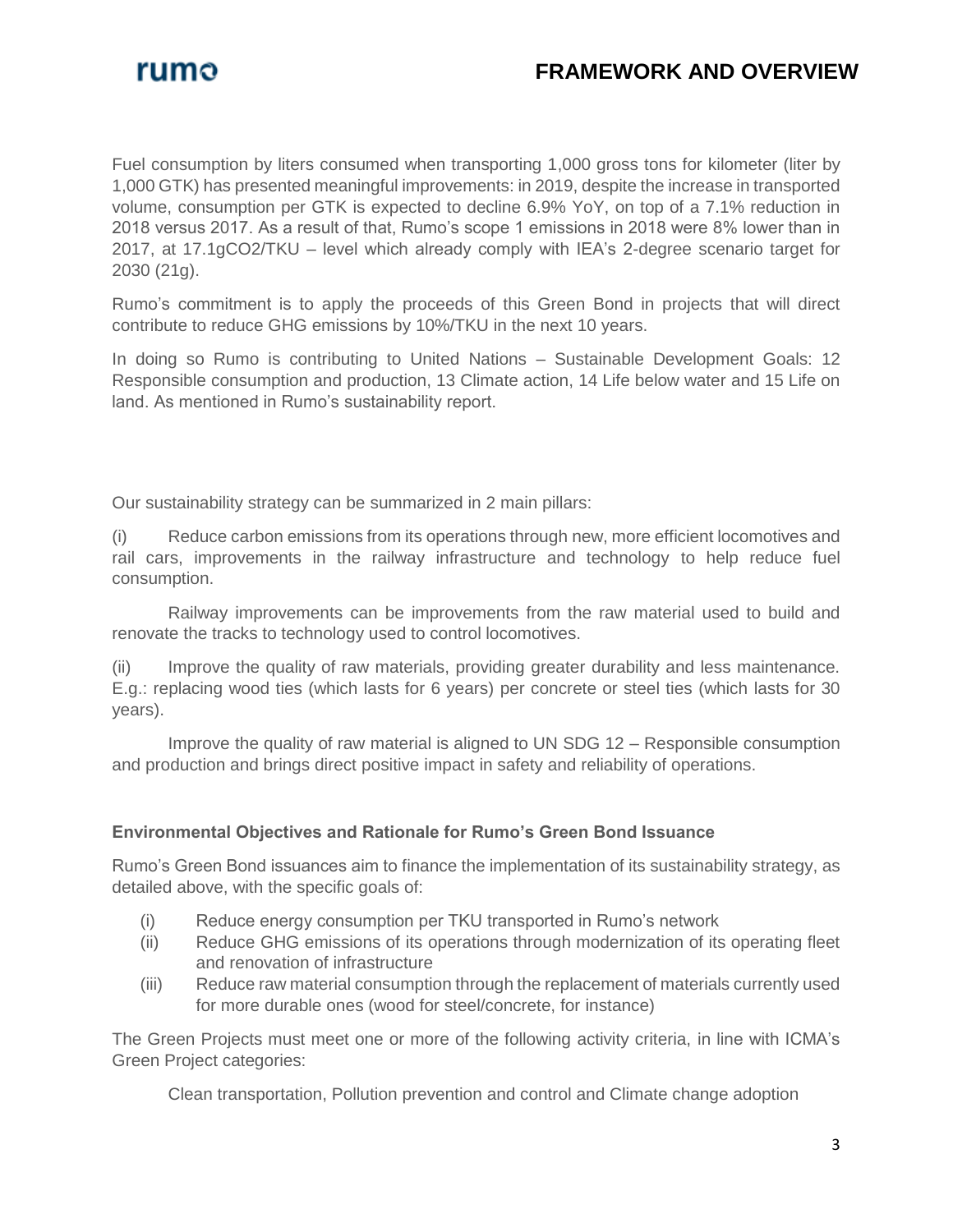

#### **2. Application of the Green Bond Principles**

Rumo's Green Bond issuance will be governed by our Green Bond Framework, which is aligned with the Green Bond Principles (GBP) as set out by the International Capital Markets Association (ICMA). Rumo intends to update the Green Bond Framework periodically at its sole discretion to reflect developments in the best practices of the Green Bond Market.

This Green Bond Framework is also aligned with the Low Carbon Transportation Standard of Climate Bond Initiative (CBI):

Climate Bonds Standard and Certification Scheme: LC Transport Technical Working Committee



Table 2: Possible threshold options for new land transport products and projects based on IEA **Mobility Model data** 

| <b>Direct emissions</b>                                | 2000 | 2010 | 2015 | 2020 | 2030 | 2050 |
|--------------------------------------------------------|------|------|------|------|------|------|
| IEA 2DS Passenger Activity (gCO <sub>2</sub> per p-km) | 107  | 94   | 87   |      | 56   | 33   |
| IEA 2DS Freight Activity (gCO2 per t-km)               |      | 30   |      |      | 21   | 18   |

The following sections summarize Rumo's green bond framework regarding the use of proceeds, process for project evaluation and selection, management of proceeds and reporting.

## **2.1 Use of Proceeds**

An amount equal to the Green Bond's net proceeds will be used to finance, in whole or in part, Rumo's capital expenditures relating to the Eligible Green Project Categories below ("Eligible Projects"), which include ongoing and/or future projects.

Infrastructure and rolling stock for railway lines that are built with the overriding objective of transporting fossil fuels do not qualify under the framework.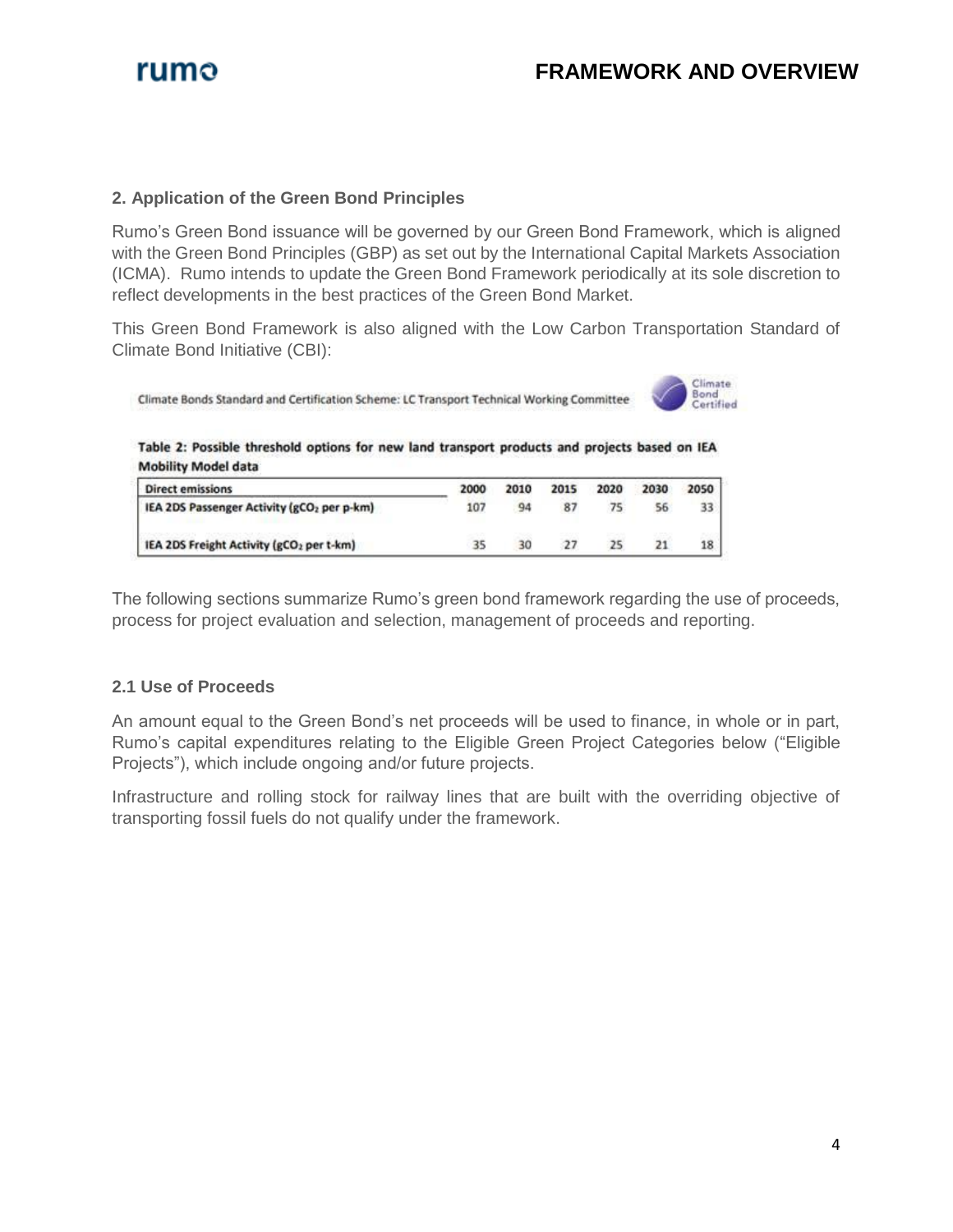## rumo

## **FRAMEWORK AND OVERVIEW**

| <b>Categories</b>                                                 | <b>Eligible Green</b><br><b>Projects</b>                             | <b>Description</b>                                                                                                                                                      | <b>Expected</b><br><b>Amount</b><br>(BRL mln) | <b>Example of</b><br>Impact<br><b>Metrics</b>              |  |  |
|-------------------------------------------------------------------|----------------------------------------------------------------------|-------------------------------------------------------------------------------------------------------------------------------------------------------------------------|-----------------------------------------------|------------------------------------------------------------|--|--|
| Clean<br>transportation<br>Pollution<br>prevention and<br>control | Acquisition,<br>replacement and<br>upgrade of rolling<br>stocks      | Purchase of new locomotives (GE<br>AC4400CW or similar) and rolling stock<br>that will provide higher fuel efficiency<br>and produce fewer GHG emissions                | 991                                           |                                                            |  |  |
|                                                                   |                                                                      | Acquisition and installation of<br>technology and/or devices that will<br>improve efficiency of locomotives and<br>as a result contribute to reduce fuel<br>consumption | 120                                           | $\bullet$ Fuel<br>consumption<br>- liters by               |  |  |
|                                                                   | Infrastructure to double<br>lines, new yards and<br>yards' extension | Built new sidings and double line some<br>stretches to improve traffic conditions to<br>reduce time spent in crossovers and<br>save fuel                                | 936                                           | 1,000 GTK<br>$\bullet$ GHG\CO2<br>emissions<br>reduced/avo |  |  |
|                                                                   |                                                                      | Extension of current length of sidings,<br>allowing increase the length of the train<br>from 80 Railcars (1.500m) to 120<br>Railcars (2.400m)                           | 723                                           | ided                                                       |  |  |
|                                                                   | Railway modernization                                                | Replacement of raw materials applied<br>to existing infrastructure in order to<br>increase capacity to 32,5 ton/axle                                                    | 1,338                                         |                                                            |  |  |

## **2.2. Process for project evaluation and selection**

## Project Approval

For each eligible project, Rumo's Strategic and Sustainability Committee will analyze all the material and financial information and check if the project is aligned with the company's strategy and the purpose of the Green Bond.

All projects will be required to have a financial evaluation and a master plan presentation, with all financial gains and impacts clearly outlined. This financial evaluation and master plan must be presented at the beginning of the approval process.

Rumo's Strategic and Sustainability Committee [\(http://ir.rumolog.com/enu/councils-committees](http://ir.rumolog.com/enu/councils-committees-and-board)[and-board\)](http://ir.rumolog.com/enu/councils-committees-and-board) in coordination with Treasury and Investor Relations, will evaluate and select Projects for allocation of Green Bond Proceeds based on this Framework. Projects that are aligned with the Use of Proceeds (as described above) will be considered eligible for allocation of Green Bond Proceeds ("Eligible Green Projects") and will be recorded in a Green Project Register.

## Project Tracking

All approved projects will undergo a monthly evaluation by the treasury and IR team, that will assess the disbursement of funds and confirm that the money is being expended according to the criteria that were established at the beginning of the project and quarterly evaluated by the Strategic and Sustainability Committee.

Project Checking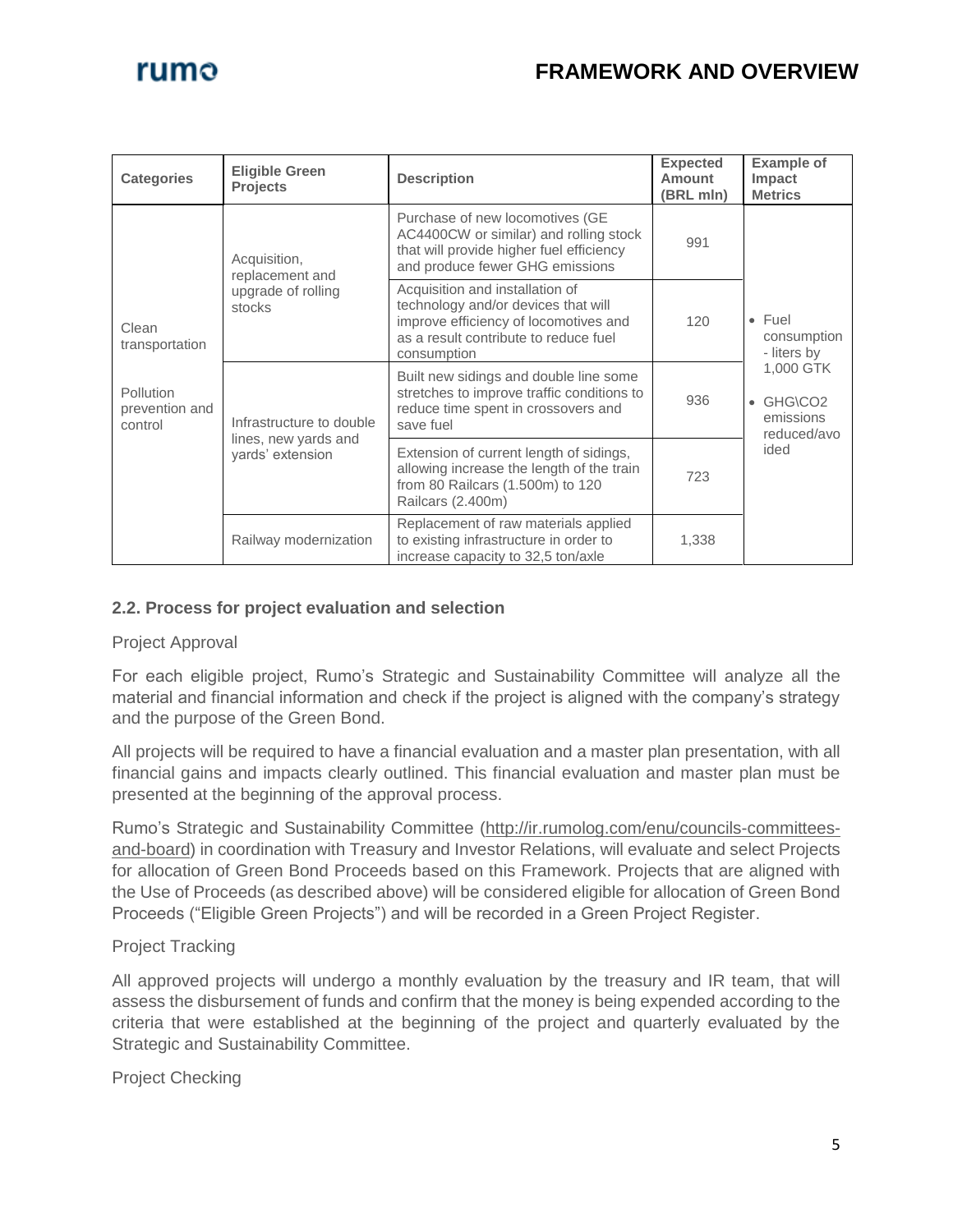

After all investments are made, the large projects will go through a post mortem analysis, carried out by the treasury and IR team. The team will check that the results align with the current company strategy.

## **2.3 Management of proceeds**

The proceeds from the green bond will be placed in Rumo's treasury and managed by the treasury department.

An amount equal to the net proceeds will be used to finance Eligible Green Projects. Capital expenditures on Eligible Green Projects over the next 8 years will match or exceed the total proceeds raised by the issuance of the Green Bonds.

Pending full allocation or reallocation to Eligible Green Projects, Rumo's Treasury Department will invest remaining proceeds in liquid instruments such as cash and/or cash equivalents and/or bank deposits, in accordance with the company's ongoing treasury policy.

Principal and accrued interest on Green Bonds shall be paid from Rumo's general funds and will not be directly linked to the performance of the Eligible Projects.

#### **2.4 Reporting**

As long as the Green Bonds are outstanding, Rumo commits to provide the following reports regarding the green bond:

1. Annual report for the green bond investors, to be made public on Rumo's website providing description of investments, amounts and other details as follows:

| <b>Description</b>   | Purpose                                     | Amount<br>(BRL mln) |
|----------------------|---------------------------------------------|---------------------|
| km of yard extension | Increase from 80 to 120 wagons<br>per train | 1,659               |
| Locomotive           | More modern (model xyz)                     | 1,111               |
| Km of modernization  | Increase capacity transported by<br>axle    | 1,338               |

2. Annual sustainability report - with the following information to be tracked as a result of the investments made with the proceeds from the green bond:

- a. Energy efficiency (fuel consumption per km) during the year,
- b. GHG emissions fleetwide (gCO2/TKU),